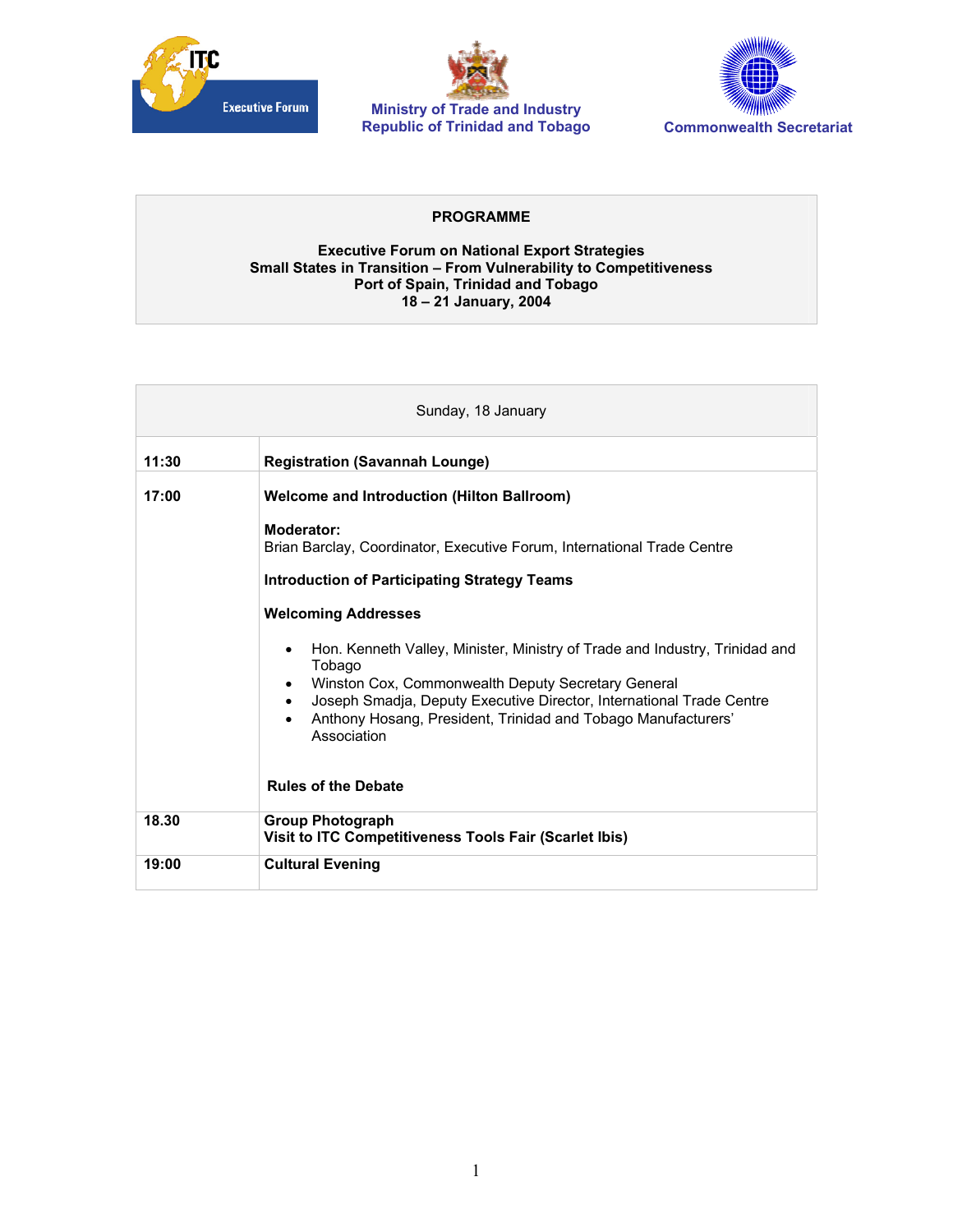





|                | Monday, 19 January: A Strategic Approach to Competitiveness and Small States                                                                                                                                                                                                                                                                                                                                                                                                                                                                                                                                                                                                                                                                                                                                                                                                                                                                                                                                                                                                                                                                                                                                                                                                                                                                                                                                                                                                                                                                                 |  |
|----------------|--------------------------------------------------------------------------------------------------------------------------------------------------------------------------------------------------------------------------------------------------------------------------------------------------------------------------------------------------------------------------------------------------------------------------------------------------------------------------------------------------------------------------------------------------------------------------------------------------------------------------------------------------------------------------------------------------------------------------------------------------------------------------------------------------------------------------------------------------------------------------------------------------------------------------------------------------------------------------------------------------------------------------------------------------------------------------------------------------------------------------------------------------------------------------------------------------------------------------------------------------------------------------------------------------------------------------------------------------------------------------------------------------------------------------------------------------------------------------------------------------------------------------------------------------------------|--|
| $9.00 - 12:30$ | <b>Introductory Proposition:</b><br>Vulnerability and Competitiveness of Small States: The Need for a Unique<br><b>Strategic Framework</b><br>This session will set the scene for the entire debate by emphasizing the need for small<br>state strategy-makers to pursue a unique approach to competitiveness. The focus will<br>be on identifying the principal issues that affect, and constrain, the competitiveness of<br>small states and on reviewing possible strategic responses.<br>The session will begin with three presentations. The first will assess the vulnerability of<br>small states with particular emphasis on the implications for these states of globalization<br>and evolving trade patterns and business practices. The second presentation will review<br>issues associated with the costs of doing business in small states. The third<br>presentation will concentrate on developing the framework of a competitiveness<br>strategy for small states and will include references to competitiveness benchmarking.<br>Two participating national strategy teams will then respond to the proposition that small<br>states must tailor their export development initiatives to this unique strategic framework.<br>Each team will present its country's approach, highlighting their experience and lessons<br>learned. The key issues, and relevant responses, will then be discussed through table<br>discussion and open debate.<br><b>Moderator:</b><br>Joseph Smadja, Deputy Executive Director, International Trade Centre |  |
|                | <b>Commonwealth Secretariat</b><br><b>Team Commentators:</b><br><b>Commentators:</b><br>Guyana<br>Eliawony Kisanga, Deputy Director,<br>Geoffrey de Silva, Chief<br>$\bullet$<br>Economic Affairs Division,<br>Executive Officer, Guyana<br><b>Commonwealth Secretariat</b><br>Office for Investment and<br><b>Vulnerability of Small States</b><br>Export<br>Roman Grynberg, Deputy Director,<br>and<br>$\bullet$<br>Economic Affairs Division,<br>• Komal Samaroo, Managing<br><b>Commonwealth Secretariat</b><br>Director, Demerara Distillers<br>The Cost of Doing Business in Small<br>Ltd.<br><b>States</b><br>Fiji<br>Ganeshan Wignaraja, Head,<br>$\bullet$<br>Isireli Koyamaibole,<br>$\bullet$<br>Competitiveness and SME Strategy,<br>Permanent Secretary, Ministry<br>Maxwell Stamp plc.<br>of Commerce, Business<br>A Conceptual Framework of<br>Development and Investment<br><b>Competitiveness for Small States</b><br>and<br>Jesoni Vitusagavulu,<br>$\bullet$<br>Managing Director, TOPtier<br>Management Consultancy Ltd.<br><b>Table Discussion</b><br><b>Open Debate</b><br><b>Summary and Conclusions</b>                                                                                                                                                                                                                                                                                                                                                                                                                              |  |
| 12:30-14:00    | Lunch<br><b>Competitiveness Tools Fair (Team Consultation and Tools Demonstration)</b>                                                                                                                                                                                                                                                                                                                                                                                                                                                                                                                                                                                                                                                                                                                                                                                                                                                                                                                                                                                                                                                                                                                                                                                                                                                                                                                                                                                                                                                                       |  |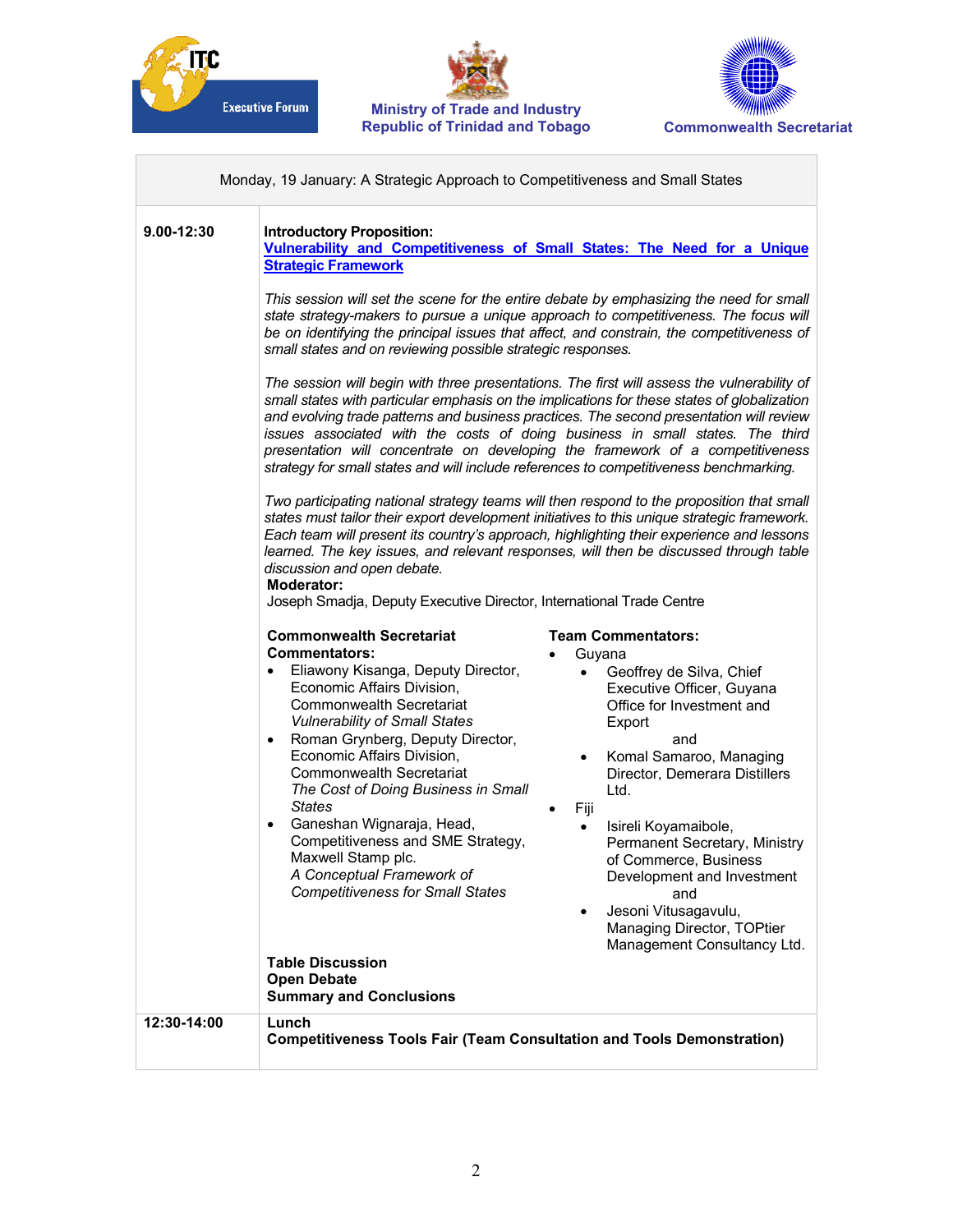

П





 $\overline{\phantom{0}}$ 

| Monday, 19 January: A Strategic Approach to Competitiveness and Small States (continued) |                                                                                                                                                                                                                                                                                                                                                                                                                                                                                                                                                                                                                                                                                                                                                                                                                                                                                                                                                   |
|------------------------------------------------------------------------------------------|---------------------------------------------------------------------------------------------------------------------------------------------------------------------------------------------------------------------------------------------------------------------------------------------------------------------------------------------------------------------------------------------------------------------------------------------------------------------------------------------------------------------------------------------------------------------------------------------------------------------------------------------------------------------------------------------------------------------------------------------------------------------------------------------------------------------------------------------------------------------------------------------------------------------------------------------------|
| $14.00 - 17:00$                                                                          | <b>Second Proposition:</b><br><b>National Export Strategy: Scope, Focus and Process</b><br>The discussion will concentrate on the overall approach to export strategy design<br>and the identification of related "best practice" in the context of small states. It will<br>assess the supposition that a strategic approach to export development is a pre-<br>requisite of sustained improvement in export performance. Points of debate will<br>include:                                                                                                                                                                                                                                                                                                                                                                                                                                                                                      |
|                                                                                          | The paradox that export strategy requires an "inward" orientation<br>$\bullet$<br>The "core" of export strategy lies at the sector-level<br>$\bullet$<br>The value-chain represents the most effective means by which to set strategic<br>$\bullet$<br>priorities<br>The private sector should take the lead in preparing sector-level strategies and<br>$\bullet$<br>identifying intra-sectoral priorities, while the public sector must set inter-sectoral<br>priorities<br>The success of strategy depends upon the health of the public-private sector<br>$\bullet$<br>partnership and the quality of business advocacy.<br>Moderator:<br>Winston Cox, Commonwealth Deputy Secretary General                                                                                                                                                                                                                                                  |
|                                                                                          | <b>ITC Commentators:</b><br><b>Team Commentators:</b><br>Brian Barclay, Coordinator,<br>Papua New Guinea<br>$\bullet$<br>$\bullet$<br>Executive Forum, ITC<br>Nagora Y Bogan, KBE,<br>$\bullet$<br>Why Strategy and the Key Issues of<br>Director, Niuginin Cocoa<br>Scope and Focus<br>Factory<br>Jonathan Soten, Secretary<br>$\bullet$<br>Anton Said, Senior Officer on<br>$\bullet$<br>Department of Trade and<br>National Export Strategy, ITC<br>Industry<br><b>Process: The Critical Consideration</b><br>and<br>Ivan Pomaleu, Managing<br>$\bullet$<br>Director, Investment Promotion<br>Authority<br>Botswana<br>Gaylard Kombani, Deputy<br>Permanent Secretary, Ministry<br>of Trade, Industry, Wildlife and<br>Tourism<br>and<br>Iqbal Ebrahim, President,<br>$\bullet$<br>Botswana Confederation of<br>Commerce, Industry and<br>Manpower (BOCCIM)<br><b>Table Discussion</b><br><b>Open Debate</b><br><b>Summary and Conclusions</b> |
| $17:00 - 18:30$                                                                          | <b>Competitiveness Tools Fair (Team Consultation and Tools Demonstration)</b>                                                                                                                                                                                                                                                                                                                                                                                                                                                                                                                                                                                                                                                                                                                                                                                                                                                                     |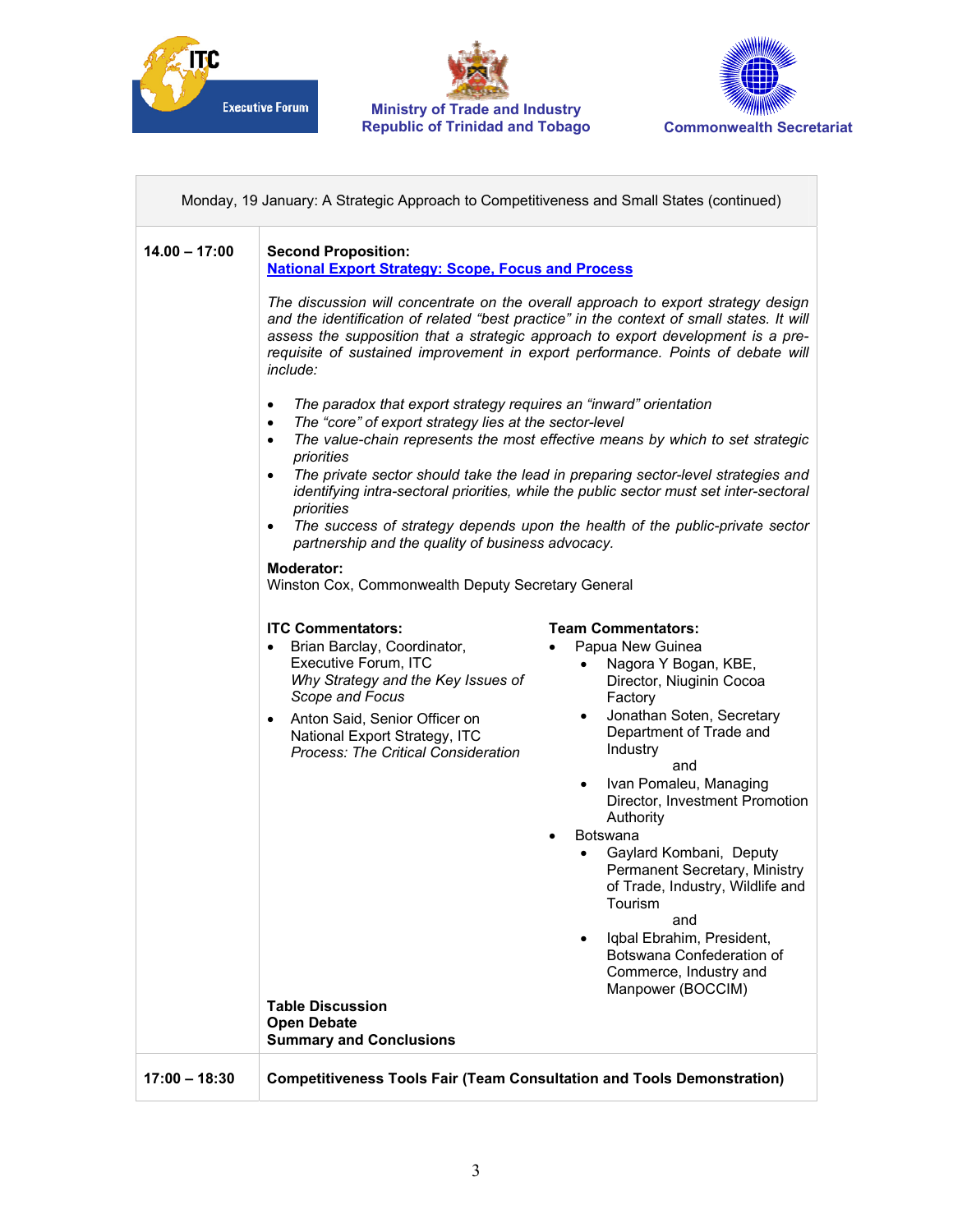





| Tuesday, 20 January: Strategic Balance and Alternatives |                                                                                                                                                                                                                                                                                                                                                                                                                                                                                                                                                                                                                                                                                                                                                                                                                                                                                                                                                                                                                                                                        |  |
|---------------------------------------------------------|------------------------------------------------------------------------------------------------------------------------------------------------------------------------------------------------------------------------------------------------------------------------------------------------------------------------------------------------------------------------------------------------------------------------------------------------------------------------------------------------------------------------------------------------------------------------------------------------------------------------------------------------------------------------------------------------------------------------------------------------------------------------------------------------------------------------------------------------------------------------------------------------------------------------------------------------------------------------------------------------------------------------------------------------------------------------|--|
| $9:00-12:30$                                            | <b>Third Proposition:</b><br><b>Export of Services: High Potential or Wishful Thinking</b><br>The session will debate the proposition that the development of export capacities<br>within the services sector, and particularly the professional and business services<br>sub-sector, is a key to the transition from vulnerability to competitiveness. A series<br>of case analysis and "best practice" scenarios will be presented, including those<br>relating to:<br>Capacity assessment<br>Market entry strategies for small states<br>The creation of in-country and cross-border alliances<br>$\bullet$<br>Developing international profile and credibility<br>$\bullet$<br>The role of the public sector in supporting and expanding exports of services.<br>$\bullet$<br><b>Moderator:</b><br>Pierre Berthelot, Deputy Director, Special Advisory Services Division, Commonwealth<br>Secretariat                                                                                                                                                              |  |
|                                                         | <b>Team Commentators:</b><br><b>Commentators:</b><br>Doreen Conrad, Head Trade in<br>Malta<br>$\bullet$<br>Services Unit, ITC<br>Stephen Sultana, Chief Officer,<br>$\bullet$<br>A Competitive Approach to Services<br>Malta Enterprise<br><b>Export: Issues and Responses</b><br>and<br>Joe Pace, Vice President,<br>Dorothy I. Riddle, President & CEO,<br>Malta Federation of Industry<br>Service-Growth Consultants Inc.<br>Jamaica<br>Services Sector Strategy: 'Best<br>Veniece Pottinger, Executive<br>Practice' Response<br>$\bullet$<br>Director (Services), Jamaica<br>Christopher Stevens, Professor,<br>Promotions Corporation<br>Institute of Development Studies,<br>(JAMPRO)<br>University of Sussex<br>Hernal Hamilton, Vice<br>$\bullet$<br>Approaches for Export Services<br>President Jamaica Exporters<br><b>Diversification</b><br>Association<br>and<br>Sacha C. Vaccianna Trade &<br><b>Environment Officer Private</b><br>Sector Organisation of<br>Jamaica<br><b>Table Discussion</b><br><b>Open Debate</b><br><b>Summary and Conclusions</b> |  |
| 12:30-14:00                                             | Lunch<br><b>Competitiveness Tools Fair (Team Consultation and Tools Demonstration)</b>                                                                                                                                                                                                                                                                                                                                                                                                                                                                                                                                                                                                                                                                                                                                                                                                                                                                                                                                                                                 |  |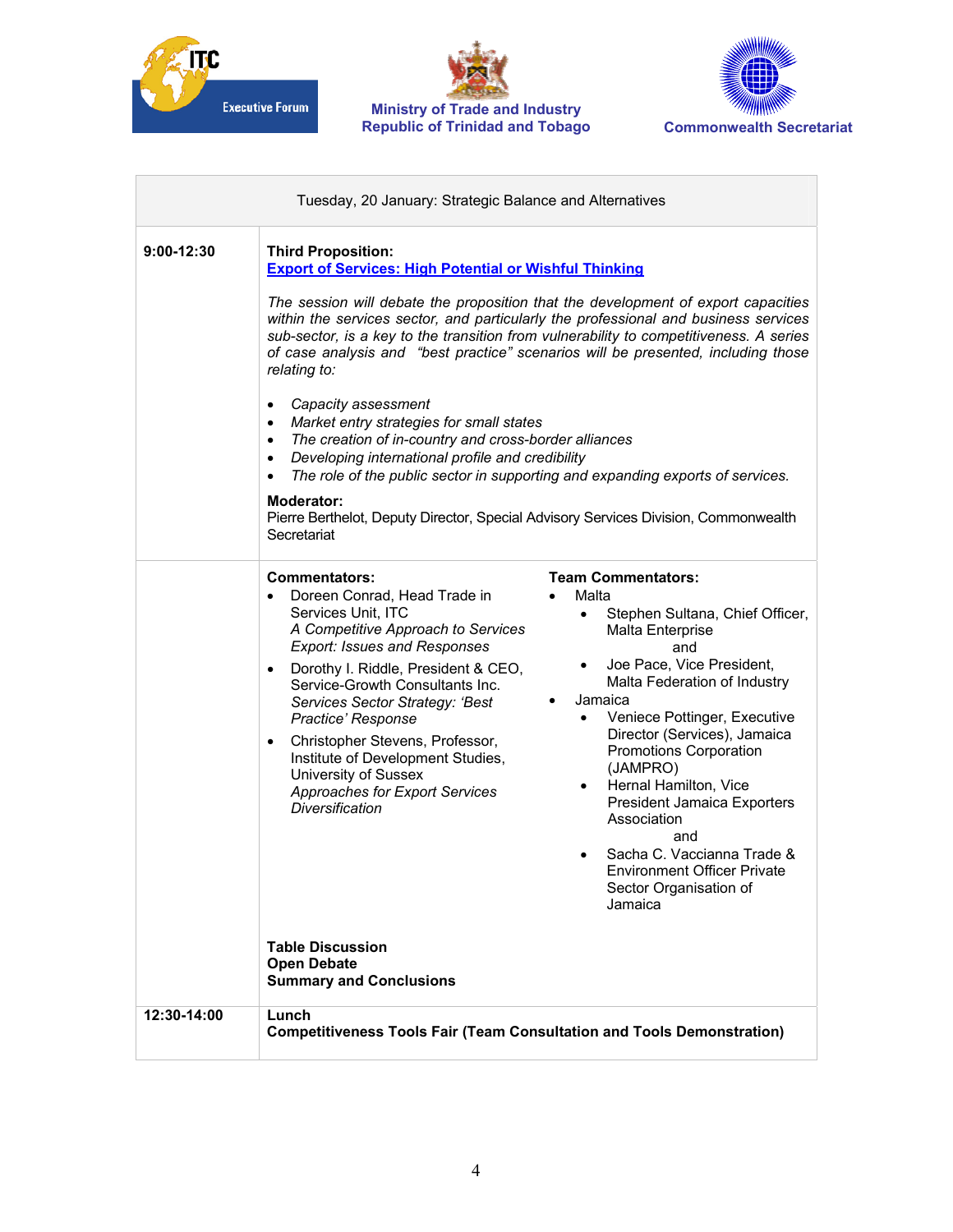





 $\overline{\phantom{a}}$ 

| $14.00 - 17.00$ | <b>Fourth Proposition:</b><br><b>Redefining Tourism as an Export and Development Opportunity</b><br>This session deals with the strategic issues of developing a viable tourism sector that<br>contributes both to national export and economic development objectives. Key "best<br>practice" scenarios to be highlighted include:<br>Sustainability and other tourism strategy essentials<br>٠<br>Value-addition and value-retention<br>$\bullet$<br>Linkages with "creative and cultural industries" with export potential<br>Segmenting the clientele<br>$\bullet$<br>Differentiation through marketing and promotion.<br>$\bullet$<br>ITC's new Tourism Strategy Support Tool will be introduced at this session.<br>Moderator:<br>Peter Walters, Director, Division of Product and Market Development, ITC                                                                                                                                                                                                                                                                                                                             |
|-----------------|----------------------------------------------------------------------------------------------------------------------------------------------------------------------------------------------------------------------------------------------------------------------------------------------------------------------------------------------------------------------------------------------------------------------------------------------------------------------------------------------------------------------------------------------------------------------------------------------------------------------------------------------------------------------------------------------------------------------------------------------------------------------------------------------------------------------------------------------------------------------------------------------------------------------------------------------------------------------------------------------------------------------------------------------------------------------------------------------------------------------------------------------|
|                 | <b>Commentators:</b><br><b>Team Commentators:</b><br>Auliana Poon, Managing Director,<br><b>Trinidad and Tobago</b><br>Tourism Intelligence International,<br>Brian Harry, President,<br>$\bullet$<br>Germany<br>Tourism and Industrial<br>Competitive Strategies: Lessons for<br>Development Company of<br><b>Small Tourism-Dependent</b><br><b>Trinidad and Tobago</b><br>Economies based on the Caribbean<br>Namibia<br>$\bullet$<br>Experience<br>Gideon Shilongo, Chief<br>$\bullet$<br>Luther Miller, Director - Marketing,<br>Executive, Namibia Tourist<br>$\bullet$<br>Caribbean Tourism Organization,<br>Board<br><b>Barbados</b><br>Annascy Mwanyangapo Ag.<br>$\bullet$<br>Trade and Tourism: A Competitive<br>Director Ministry of Trade &<br>Linkage?<br>Industry<br>Phillip H. Namundjebo<br>Ken Robinson, CBE, Managing<br>$\bullet$<br><b>Offshore Development</b><br>Director, Leisure, Recreation &<br>Company<br>Tourism Ltd., UK<br>and<br>Sustainable Tourism Development:<br>Tarah N. Shaanika, Chief<br><b>Issues and Responses</b><br>٠<br>Executive Officer, Namibia<br>Chamber of Commerce and<br>Industry (NCCI) |
|                 | <b>Table Discussion</b><br><b>Open Debate</b><br><b>Summary and Conclusions</b>                                                                                                                                                                                                                                                                                                                                                                                                                                                                                                                                                                                                                                                                                                                                                                                                                                                                                                                                                                                                                                                              |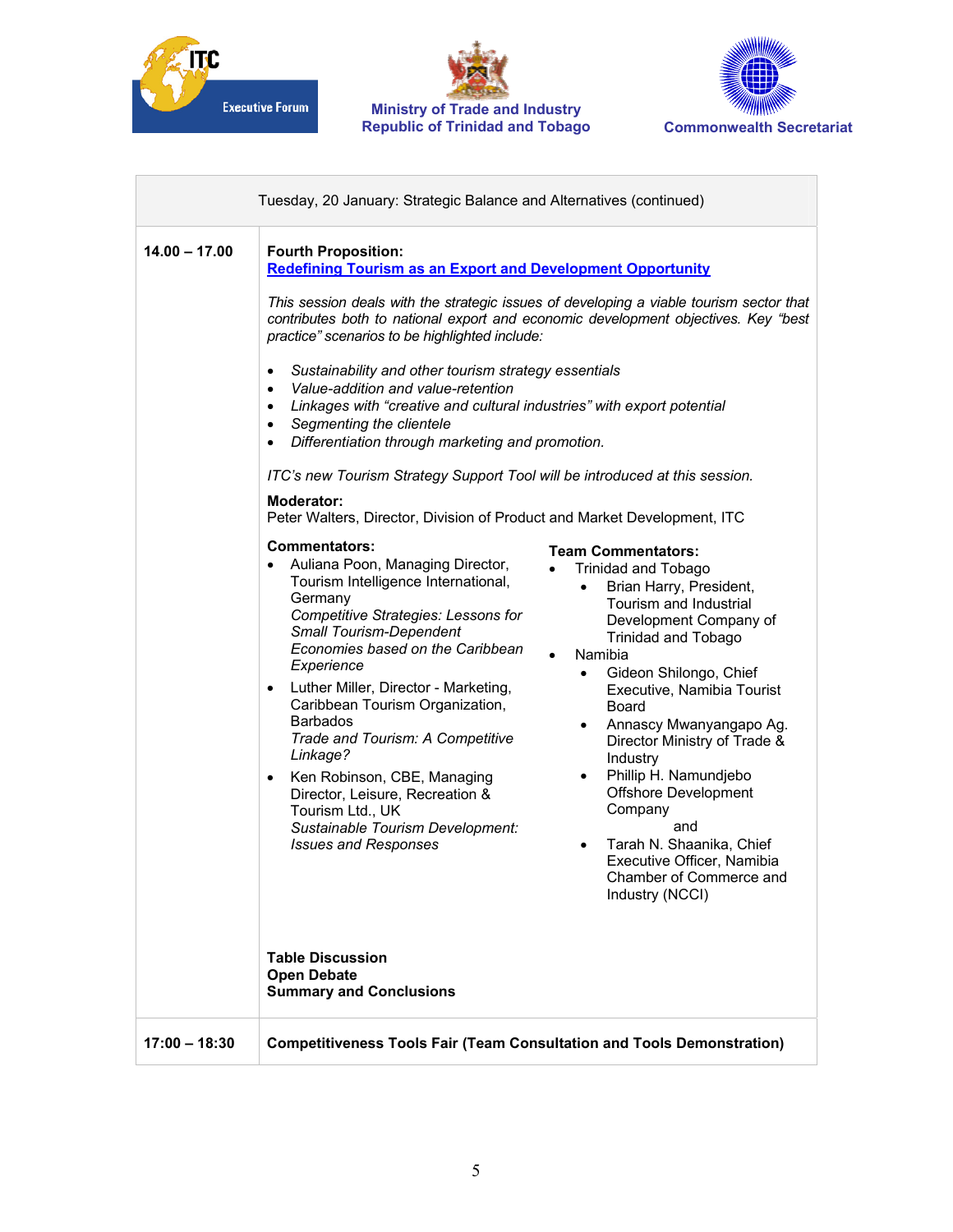





| $09.00 - 12.30$ | <b>Fifth Proposition:</b><br><b>Managing the Trade Support Network</b>                                                                                                                                                                                                                                                                                                                                                                                                                                                                                                                                                                                                                                                                                                                                                                                   |
|-----------------|----------------------------------------------------------------------------------------------------------------------------------------------------------------------------------------------------------------------------------------------------------------------------------------------------------------------------------------------------------------------------------------------------------------------------------------------------------------------------------------------------------------------------------------------------------------------------------------------------------------------------------------------------------------------------------------------------------------------------------------------------------------------------------------------------------------------------------------------------------|
|                 | The session reviews "best practice" for structuring, strengthening and managing the<br>institutional support for national export strategy. Given the unique circumstances of<br>small states, particular attention will be given to the issue of combining the export,<br>investment and tourism development/promotion functions, and the implications for<br>the national trade support network. Other key issues to be debated will include:                                                                                                                                                                                                                                                                                                                                                                                                           |
|                 | The need for a national competitiveness network<br>$\bullet$<br>Addressing institutional weaknesses<br>$\bullet$<br>Who coordinates? - The role of a National Export Council<br>$\bullet$<br>The role of a Competitiveness Council<br>$\bullet$<br>The "one-stop-shop" versus the "first-stop-shop"<br>$\bullet$<br>Combining export, investment and tourism promotion: The advantages and the<br>$\bullet$<br>dangers<br>Monitoring performance and impact.                                                                                                                                                                                                                                                                                                                                                                                             |
|                 | <b>Moderator:</b><br>Brian Barclay, Coordinator, Executive Forum, International Trade Centre                                                                                                                                                                                                                                                                                                                                                                                                                                                                                                                                                                                                                                                                                                                                                             |
|                 | <b>Team Commentators:</b><br><b>Commentators:</b><br>Ganeshan Wignaraja, Head,<br>Mauritius<br>$\bullet$<br>Competitiveness and SME Strategy,<br>Elizabeth L.C.Y. Ah Chong,<br>$\bullet$<br>Maxwell Stamp plc.<br>Director, Mauritius Industrial<br>"Best Practice and Strategic<br>Development Authority (MIDA)<br>Implications"<br>and<br>Rajendra Tagore Servansingh,<br>$\bullet$<br>Anton Said, Senior Officer on<br>$\bullet$<br>Deputy Secretary General,<br>National Export Strategy, ITC<br>Mauritius Chamber of<br>"Best Practice- What Case Studies<br>Commerce and Industry<br>Recommend "<br>Belize<br>Marnie Santana, Manager,<br>$\bullet$<br><b>Export Promotion Department,</b><br>Belize Trade and Investment<br><b>Development Service</b><br>(BELTRAIDE)<br>and<br>Fidel Luciano Cuellar, Director,<br>Citrus Products of Belize Ltd |
|                 | <b>Table Discussion</b><br><b>Open Debate</b><br><b>Summary and Conclusions</b>                                                                                                                                                                                                                                                                                                                                                                                                                                                                                                                                                                                                                                                                                                                                                                          |